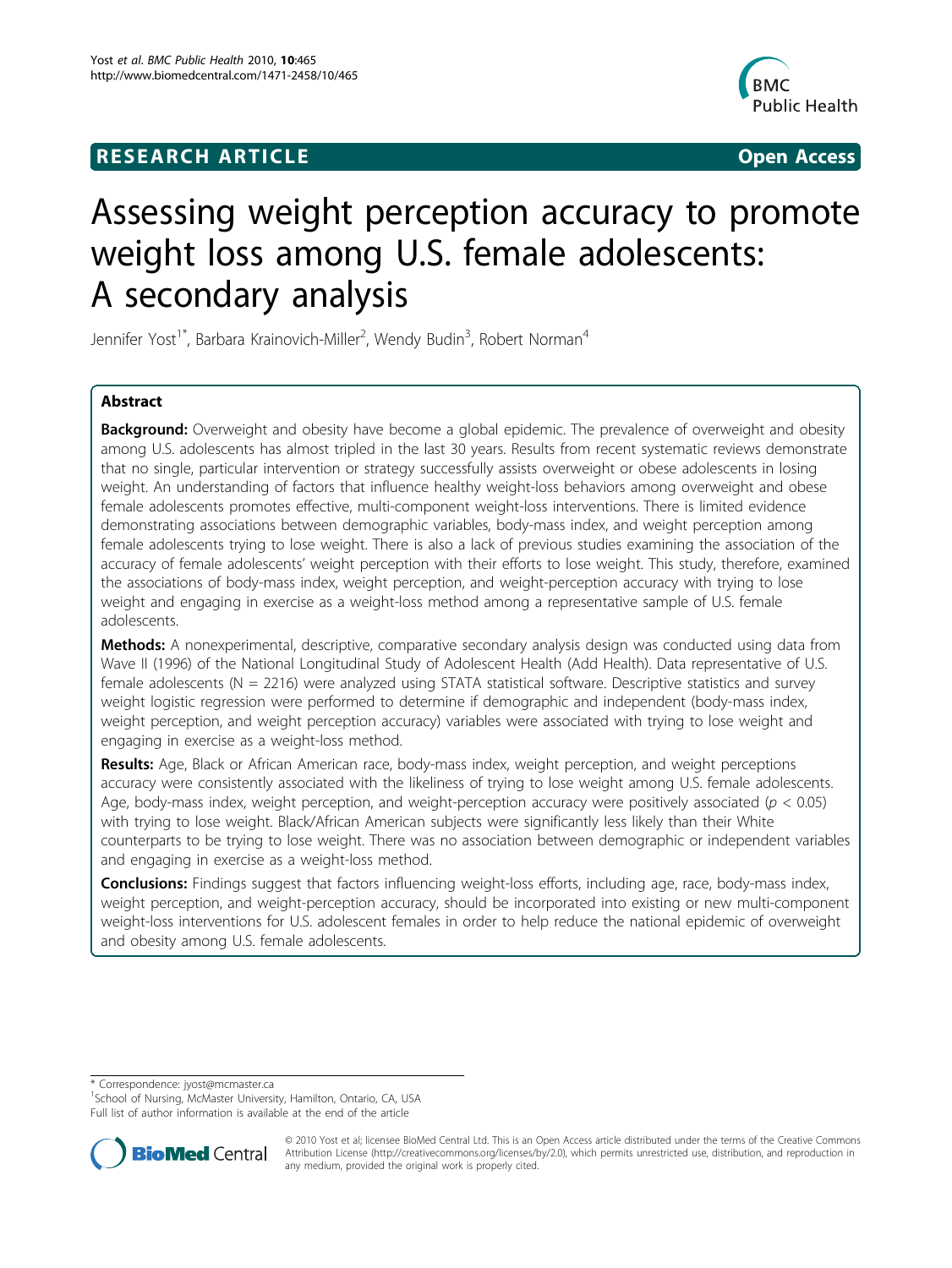#### Background

Due to the increased worldwide prevalence of overweight and obesity, health care officials consider overweight and obesity a global epidemic [[1](#page-9-0),[2\]](#page-9-0), especially among young people. The latest estimates among children and adolescents in 34 countries indicate a prevalence of overweight ranging from 5.1% to 25.4% and obesity from 0.4% to 7.9%. Overweight and obesity also represent a national epidemic in the United States, where the prevalence of overweight and obesity has almost tripled among children and adolescents in the last 30 years. Data from the National Health and Nutrition Examination Survey indicate the prevalence of overweight U.S. adolescents (12 to 19 years old) increased from 6.1% in 1971-1974 to 18% in 2005-2006, placing the United States second among countries with the highest incidence of overweight and obesity (25.1%) [[1](#page-9-0),[3](#page-9-0)]

Under the influence of numerous factors, overweight and obesity develop from an imbalance between energy intake and expenditure [[4,5\]](#page-9-0). Overweight and obesity in childhood and adolescence can lead to consequences extending into adulthood, such as type 2 diabetes, hypertension, atherosclerosis, and poor quality of life [[4](#page-9-0)]. To avoid such consequences, developing effective interventions for overweight and obese children and adolescents has become a major public health issue [\[6](#page-9-0)]. Results from recent systematic reviews demonstrate that no single, particular intervention or strategy successfully assists overweight or obese adolescents in losing weight [[7,8\]](#page-9-0). Instead, researchers suggest that effective interventions for adolescents consist of multiple components, including behaviour skills, behaviour change, and parental involvement to promote healthy diet and nutrition and to increase physical activity (PA)/exercise [\[7](#page-9-0)-[9\]](#page-9-0).

Despite recommendations for healthy weight-loss behaviours, adolescents engage in numerous unhealthy weight-loss behaviours [[10](#page-9-0)], such as taking diet pills, laxatives, and diuretics, employing self-induced vomiting, and skipping meals [[11](#page-9-0)-[14\]](#page-9-0). Evidence suggests that female adolescents engage in unhealthy weight-loss behaviours more frequently than do male adolescents [[11](#page-9-0),[13](#page-9-0)]. In addition, unhealthy weight-loss behaviours are more likely to occur among overweight or obese female adolescents [\[15,16\]](#page-9-0) and among female adolescents who perceive themselves to be overweight or obese [[17](#page-9-0),[18\]](#page-9-0). Consequently, female adolescents need effective, multi-component, weight-loss interventions that promote healthy weight-loss behaviours.

An increased understanding of factors that influence female adolescents' desire to lose weight and their choice of health-promoting weight-loss behaviours will help develop more effective weight-loss interventions. Therefore, the purpose of the present study was to determine whether body-mass index (BMI) and weight perception are associated with trying to lose weight and engaging in exercise as a weight-loss method among U.S. female adolescents.

#### Review of the Literature

The following literature review was conducted in order to identify what is known and not known about the variables under consideration in this secondary analysis study. The strengths of previously conducted studies considering similar variables included the use of large probability samples representative of U.S. and international populations of adolescents, objective measurements of height and weight, and consideration of associations between variables and trying to lose weight among female adolescents. However, these previous relevant studies also included the following limitations: convenience samples that limited generalizability beyond the studies' population; participants' self-reports of height and weight; and the researchers' use of tools with insufficiently reported and/or lack of validity and reliability, which undermined external and internal validity and included various classifications of actual weight (BMI) and weight perception. Considering such limitations and in an effort to improve the ability to synthesize previous findings, only studies that used probability-sampling methods were included in the following literature review.

Researchers report a significant percentage of adolescents are trying to lose weight, ranging from approximately 34% to 42% in the United States [[16,19](#page-9-0)] to 61% in Quebec, Canada [[20\]](#page-9-0). The most consistent demographic finding is that female adolescents in the United States [\[15,21,22](#page-9-0)] and worldwide [[22-24\]](#page-9-0) are significantly more likely to be trying to lose weight than are their male counterparts. For example, Ojala et al. [[22](#page-9-0)]. estimated that, among their sample of adolescents from over 30 countries, 19.8% female adolescents were trying to lose weight compared to 7.5% male adolescents in their cross-national 2007 survey.

A limited number of studies have considered demographic variables other than nationality, such as race/ ethnicity, age, and socioeconomic status (SES), among adolescents trying to lose weight. Research findings of U.S. adolescents demonstrate either that no relationship exists between race/ethnicity and trying to lose weight [[21\]](#page-9-0) or that Black/African American female adolescents are less likely to be trying to lose weight than their Hispanic and White/non-Hispanic White counterparts [[11,25](#page-9-0)]. In addition, study findings show a significant positive relationship between age and trying to lose weight in U.S. adolescents [[26](#page-9-0)] and worldwide [[22](#page-9-0)], in that older adolescents are more likely to be trying to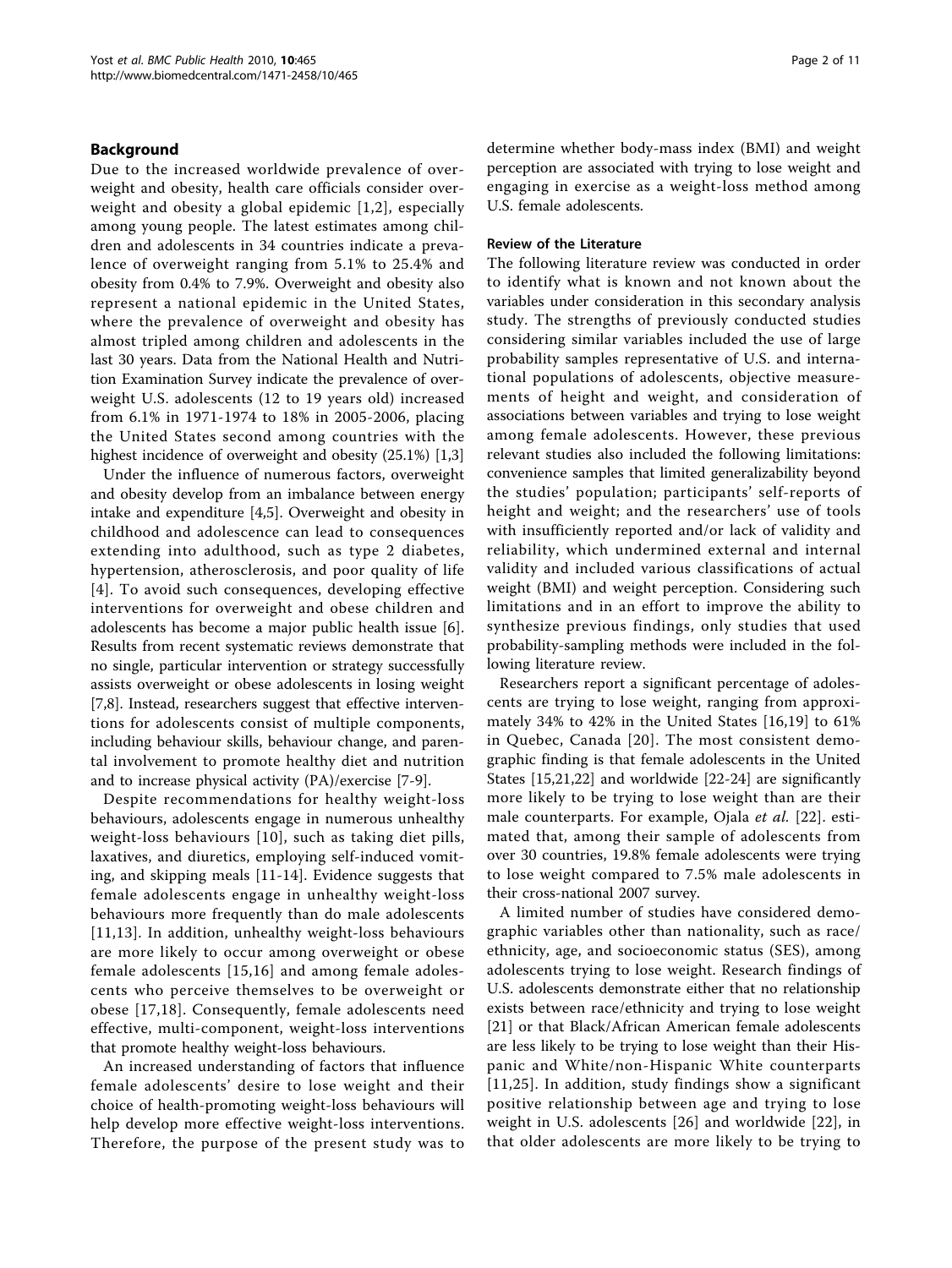lose weight. Lastly, among demographic variables in a sample of female adolescents from five major U.S. cities, researchers found no evidence of a relationship between SES (as measured by parental education) and trying to control or lose weight [[21](#page-9-0)].

Previous study findings indicate BMI and weight perception are associated with obese and overweight adolescents' efforts to lose weight. Researchers report that a significant positive association exists between trying to lose weight and BMI among adolescents in the United States and internationally [[20,22,23,27,28](#page-9-0)]. Furthermore, findings indicate that obese female adolescents are significantly more likely to be trying to lose weight than overweight female adolescents [[22\]](#page-9-0). Researchers also report that a relatively large percentage of U.S. adolescents who perceive themselves as overweight are trying to lose weight (70.3%) [[26\]](#page-9-0), with greater percentages of White/non-Hispanic White adolescent females who perceive themselves as "too fat" trying to lose weight, compared to Hispanic and Black/African American adolescents [[16\]](#page-9-0). These data and associations are limited, however, as the only significant positive association between weight perception and trying to lose weight was reported among a sample of adolescents in Beirut, Lebanon [[23](#page-9-0)]. However, again, the finding is limited due to its lack of generalizability.

Studies present conflicting data on whether U.S. adolescent females are significantly more likely [[11](#page-9-0),[26](#page-9-0),[29](#page-9-0)] or less likely [[15,25\]](#page-9-0) than U.S. adolescent males to exercise as a means to control and/or lose weight. Nevertheless, study findings indicate exercise is the most common behaviour among U.S. and international female adolescents trying to control or lose weight [\[22](#page-9-0),[28](#page-9-0)]. Researchers also report that African American [[15,25](#page-9-0)] and Hispanic [\[25\]](#page-9-0) female adolescents in the United States are significantly less likely to exercise than their White counterparts. Although no studies have considered the association between adolescents' weight perception and engaging in exercise to trying to lose weight, researchers report a significant positive relationship between BMI and engaging in exercise to trying to lose weight among U.S. female adolescents [[25\]](#page-9-0).

Thus, based on findings reported in the literature, female adolescents are more likely than male adolescents to be trying to lose weight and are most likely to engage in exercise to do so. However, limited evidence demonstrates associations between demographic variables, BMI, and weight perception among female adolescents trying to lose weight. Furthermore, previous studies have not examined the association of the accuracy of female adolescents' weight perception with their efforts to lose weight. To fill this gap in the literature, the current study focused on identifying whether BMI and weight perception are associated with trying to lose weight and engaging in exercise as a weight-loss method among U.S. female adolescents. This study addressed the following research questions: (a) Are BMI and weight perception associated with trying to lose weight among female adolescents, controlling for age, race/ethnicity, and SES?; and (b) Are BMI, weight perception, and trying to lose weight associated with female adolescents' report of engaging in exercise as a weight-loss method, controlling for age, race/ethnicity, and SES?

# Methods

# Design

The current study was a nonexperimental, descriptive, comparatory secondary analysis of data from the National Longitudinal Study of Adolescent Health [[30](#page-9-0)]. n.d.a). Add Health was a longitudinal, school-based study that collected data on a variety of health-related behaviours in a nationally representative sample of U.S. adolescents in grades 7 through 12. Using a multistage, stratified, school-based cluster sampling design, Add Health subjects were first enrolled during the administration of an in-school questionnaire in 1994 (Wave I, Stage 1). One year later, additional subjects from school rosters were enrolled during in-home interviews (Wave 1, Stage 2;  $N = 20,745$ ). Add Health subjects were subsequently followed over time during in-home interviews 2 and 6 years later: Wave II (1996;  $N = 14,738$ ) and Wave III (2000;  $N = 15,170$ ) [\[30\]](#page-9-0).

# Sample for the Present Study

The present study included females aged 13 to 18 years old on whom data were collected during in-home interviews at Wave I and Wave II of the Add Health study. Female subjects were excluded if they (a) were not included in the core sample; (b) were younger than 13 years or older than 18 years at Wave II; (c) were missing data for age, race/ethnicity, or SES; (d) reported pregnancy at Wave II; and (e) were determined to be physically disabled during data collected at Wave II. The Add Health public-use data set provides data for more than 2,000 female adolescents at Wave II who met inclusion criteria. Due to the large sample available for the present study, a power analysis was deemed unnecessary upon statistical consultation.

# Data Collection

Data for the present study were obtained from data collected from the Add Health study. From April to August 1996, highly structured in-home interviews were conducted by trained interviewers using computerassisted self-interview for Add Health Wave II data collection [\[31](#page-9-0)]. All measures were self-reported, except for height and weight, which were measured by the trained interviewers immediately following the interview.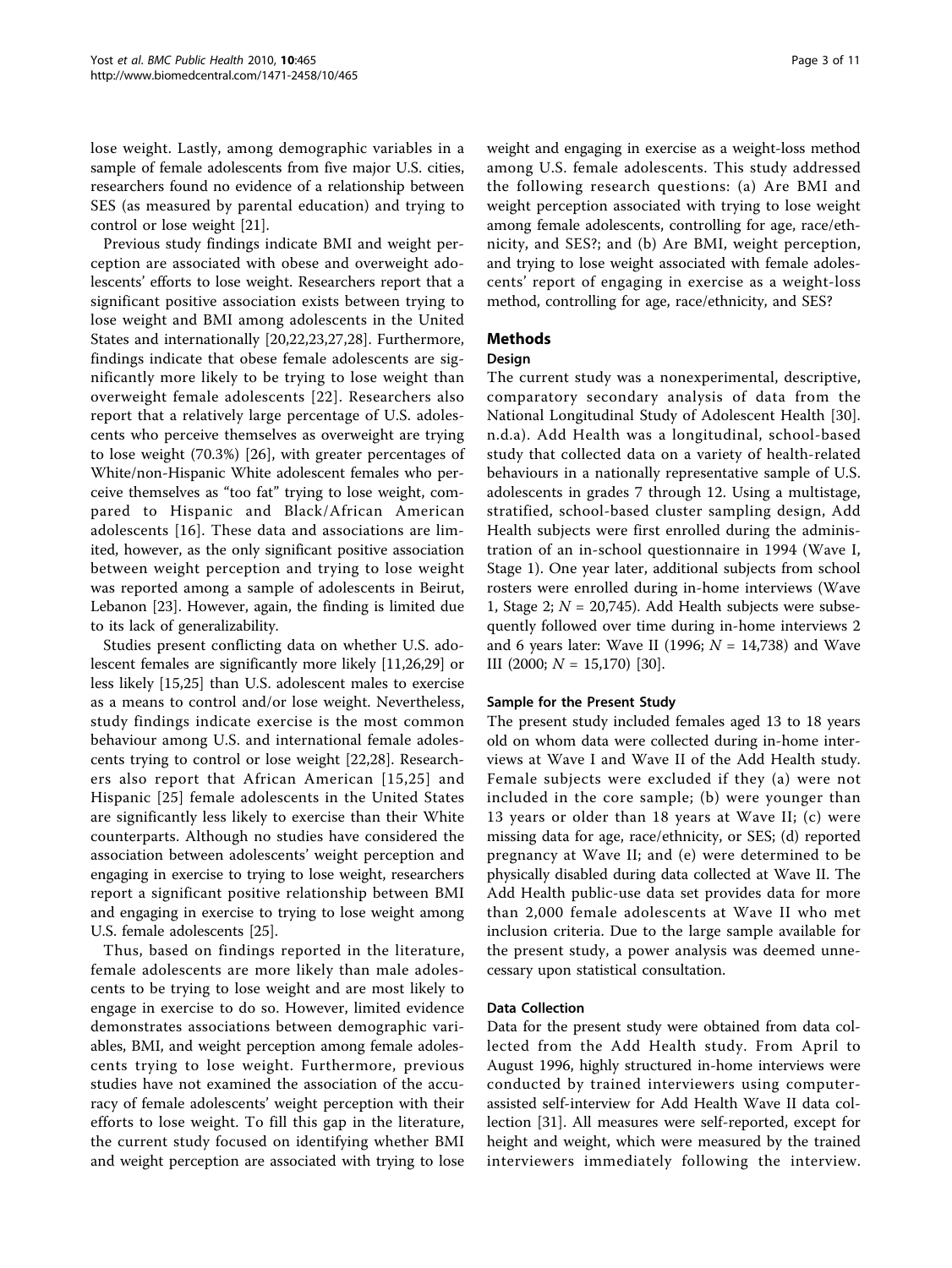Demographic data for the current study were obtained from the Add Health Wave I in-home interviews (Stage 2), which followed the same data-collection procedures as described for Wave II. Although further information is available from the Add Health Web site [http://www.](http://www.cpc.unc.edu/projects/addhealth) [cpc.unc.edu/projects/addhealth,](http://www.cpc.unc.edu/projects/addhealth) Add Health-sponsored publications lack information regarding the validity and reliability of the study's in-home interviews. In addition, recommended techniques were not available in the current secondary analysis study [[32](#page-9-0)].

#### Measures

#### Demographic Variables

Each subject's age was calculated by subtracting the subject's date of birth from the date of data collection recorded on the laptop computer used for data collection. Subjects ethnicity was identified as Hispanic or Latino or not Hispanic or Latino. Subjects also self-identified themselves into one of the following race categories: White, Black or African American, American Indian or Native American, or Asian or Pacific Islander.

For the current study, subjects' socioeconomic status was operationalized to include two separate measures. Research on health-disparities lacks accepted measures of socioeconomic status [\[33-35\]](#page-9-0). Although single and composite measures exist, evidence suggests that occupation may not be a useful indicator of adolescents' SES and that educational attainment, which is not interchangeable with family income, is the most widely used indicator of adolescents' SES [\[33,35\]](#page-9-0). Therefore, in the current study, the two operationalized measures for SES were highest maternal educational attainment and family income [1994 household total income (in thousands of dollars) before-tax and household income received in 1994 (including income from all household members, dividends, welfare benefits, and other sources)].

# Body-Mass Index

The measure used for actual weight, BMI, was calculated as weight (in kilograms) divided by height (in meters) [kg/m<sup>2</sup>]. Although standardized classification systems of overweight and obesity for adolescents do not exist, classifying adolescents' weight based on ageand gender-specific BMI cut-off points is accepted worldwide [\[36](#page-9-0)]. In the present study, classifications from the National Health and Nutrition Examination Survey were used to identify female adolescents' BMI for age and gender as obese ( $> 95<sup>th</sup>$  percentile), overweight (85<sup>th</sup> to 95<sup>th</sup> percentile), or normal weight  $\left( < 85<sup>th</sup>$  percentile). Dichotomous variables were created to identify subjects as obese or overweight.

#### Weight Perception

As an important perceptual dimension of body image, weight perception is defined as the perception of one's body weight [\[37\]](#page-10-0). In the Add Health Wave II in-home interviews, subjects' weight perception was assessed by the question, "How do you think of yourself in terms of weight?" Response choices included "very underweight," "slightly underweight," "about the right weight," "slightly overweight," or "very overweight." The responses of "very underweight," "slightly underweight," and "about the right weight" were collapsed into a single "not overweight" response of weight perception.

#### Accuracy of Weight Perception

To measure the accuracy of subjects' weight perception, each subject's BMI and weight perception were compared. From this comparison, four variables were created. The first variable (reference category) indicated subjects who were not overweight or obese and perceived themselves in any of the weight perception categories (very underweight, slightly underweight, about the right weight, slightly overweight, or very overweight). The second variable indicated overweight or obese subjects who underestimated their weight. Despite being overweight or obese, these subjects did not perceive themselves as overweight (weight perception was very underweight, slightly underweight, or about the right weight (Overweight or Obese, Not Overweight weight perception). The third and fourth variables indicated subjects with a degree of accuracy in their weight perception. These subjects were overweight or obese and perceived themselves as either slightly overweight (Overweight or Obese, Slightly Overweight weight perception) or very overweight (Overweight or Obese, Very Overweight weight perception) (Table 1). Due to the small number of female subjects who were obese and perceived themselves very overweight ( $n = 88$ ), it was not possible to construct a separate weight perception accuracy variable for subjects whose BMI percentile indicated they were obese.

#### Trying to Lose Weight

To determine whether subjects were currently trying to lose weight, responses to the question, "Are you trying to lose weight, gain weight, or stay the same weight?" were examined. To create a variable that identified subjects who were currently trying to lose weight, the responses "gain weight" and "stay the same weight" were collapsed together into "not trying to lose weight."

# Engaging in Exercise as a Weight-Loss Method

An aim of this study was to determine whether BMI and weight perception are associated with trying to lose

|                       | <b>Weight Perception</b> |            |            |  |  |  |
|-----------------------|--------------------------|------------|------------|--|--|--|
| BMI                   | Not                      | Slightly   | Very       |  |  |  |
| <b>Classification</b> | Overweight               | overweight | overweight |  |  |  |
| Overweight or         | Inaccurate               | Accurate   | Accurate   |  |  |  |
| Obese                 | Underestimation          | Estimation | Estimation |  |  |  |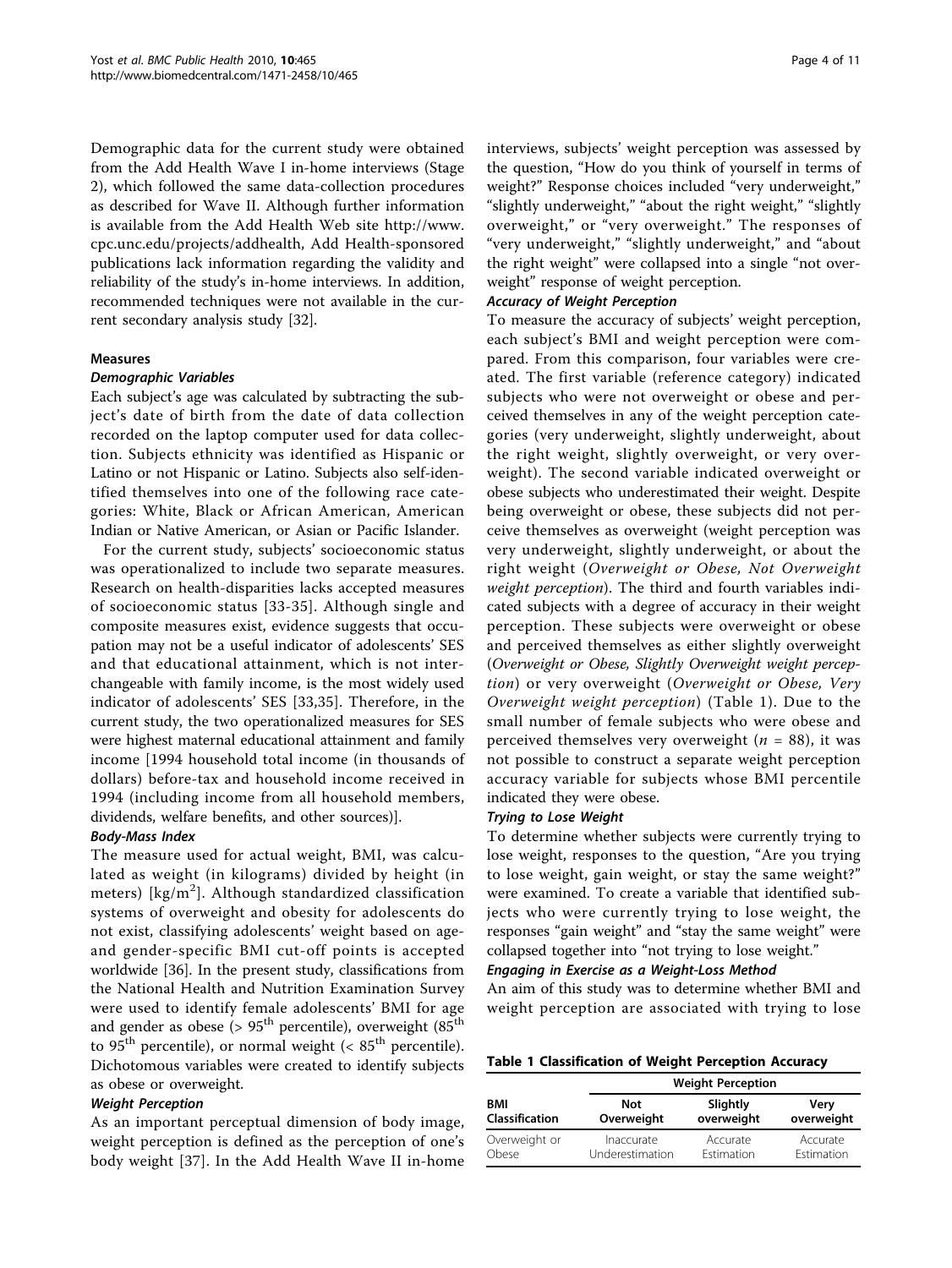weight and reports of engaging in exercise as a weightloss method among U.S. female adolescents. Upon determining subjects were trying to lose weight, they were identified as engaging in exercise to try to lose weight if they answered "yes" to the "Exercise" response to the question, "During the past seven days, which of the following did you do in order to lose weight or keep from gaining weight?"

#### Data Analysis

Data were analyzed using STATA, a statistical software package, to account for the Add Health study's cluster sampling with unequal probability design and using Add Health sampling weights for cross-sectional analyses, which allowed for a nationally representative sample of U.S. female adolescents [[38](#page-10-0)]. Results were considered statistically significant if the p-value was less than of 0.05. Initial analyses included descriptive statistics for sample characteristics and a summary statistics of variables. Chi square statistics determined relationships between dichotomous variables. After determining the presence of low to modest correlations between all independent variables (ranging from -0.2232 to 0.4889) in each model, survey-weighted logistic regression was performed to determine the effect of a dichotomous or continuous independent variable on the probability of a dichotomous dependent variable. Wald tests, when appropriate, were performed to determine the significance between the independent variable and dependent variable [[39](#page-10-0)]. For each of the current study's research questions, three models were used to predict the dependent variable. The first model contained only demographic variables. The second model contained demographic variables as well as BMI and weight perception as independent variables. The third model contained demographic variables and variables indicating subjects' weight perception accuracy as independent variables.

# Results

#### Sample Description

Of the 2,510 subjects in the Add Health public-use data core sample, a total of 2,216 subjects were eligible for secondary analysis in the current study, after applying inclusion and exclusion criteria. Subjects were 13 to 18 years old ( $M = 15.8$ ,  $SD = 1.5$ ), with the majority between 15 and 17 years old. As shown in Table 2, which depicts the sample's demographic variables, most subjects were non-Hispanic (88%) and White (69%); however, other ethnic (Hispanic) and race categories (Black or African American, American Indian or Native American, and Asian or Pacific Islander) were also represented in the sample. Although 85.1% of the subjects' mothers reported having graduated from high

# Table 2 Descriptive Statistics for Demographic Variables  $(N = 2216)$

| Variable (n)                                      | n         | $\%$   |
|---------------------------------------------------|-----------|--------|
| Age at Wave II (2216)                             |           |        |
| Mean (Standard Deviation)                         | 15.80     | (1.46) |
| Ethnicity (2208)                                  |           |        |
| Hispanic                                          | 263       | 11.91  |
| non-Hispanic                                      | 1945      | 88.09  |
| Race (2210)                                       |           |        |
| White                                             | 1531      | 69.28  |
| Black or African American                         | 425       | 19.23  |
| American Indian or Native American                | 44        | 1.99   |
| Asian or Pacific Islander                         | 73        | 3.30   |
| Maternal Educational Attainment (1977)            |           |        |
| 8 <sup>th</sup> grade or less                     | 90        | 4.55   |
| > 8 <sup>th</sup> grade, not high school graduate | 193       | 9.76   |
| Business/trade, not high school graduate          | 11        | 0.56   |
| High school graduate                              | 560       | 28.33  |
| Completed a General Equivalency Diploma           | 94        | 4.75   |
| Business/trade after HS                           | 187       | 9.46   |
| Non-college graduate                              | 359       | 18.16  |
| College graduate                                  | 282       | 14.26  |
| Post-graduate                                     | 201       | 10.17  |
| Total Household Income (1742) <sup>a</sup>        |           |        |
| Mean (Standard Deviation)                         | 48.90     | (56.5) |
| Median                                            | 40.00     |        |
| Range                                             | $0 - 900$ |        |

Note.<sup> $a$ </sup> in thousands of dollars

school or earned a General Equivalency Diploma, this percentage was slightly lower than the 1994 percentage (91.6%) of educational achievement rates for a high school diploma or greater in the U.S. for females 24 to 64 years old [[40\]](#page-10-0). In addition, the subjects' median total household income (\$40,000) was slightly higher than that of U.S. households in 1994 (\$32,264) [[41\]](#page-10-0).

# Weight Related Variables

#### Body-Mass Index

The majority of female adolescents in this study sample were not overweight or obese (72.63%) (see Table [3\)](#page-5-0). However, significant racial differences existed in the sample's weight status. Black/African American and American Indian/Native American female adolescents had the highest prevalence of overweight and obesity. Chi-square statistics indicated Black/African American female adolescents were significantly more likely to be overweight or obese than female adolescents who were White, Asian/Pacific Islander, or in the race category of "Other" ( $p < 0.01$ ). American Indian/Native American female adolescents were significantly more likely to be overweight or obese than White ( $p < 0.05$ ) or Asian/ Pacific Islander ( $p < 0.01$ ) female adolescents. Asian/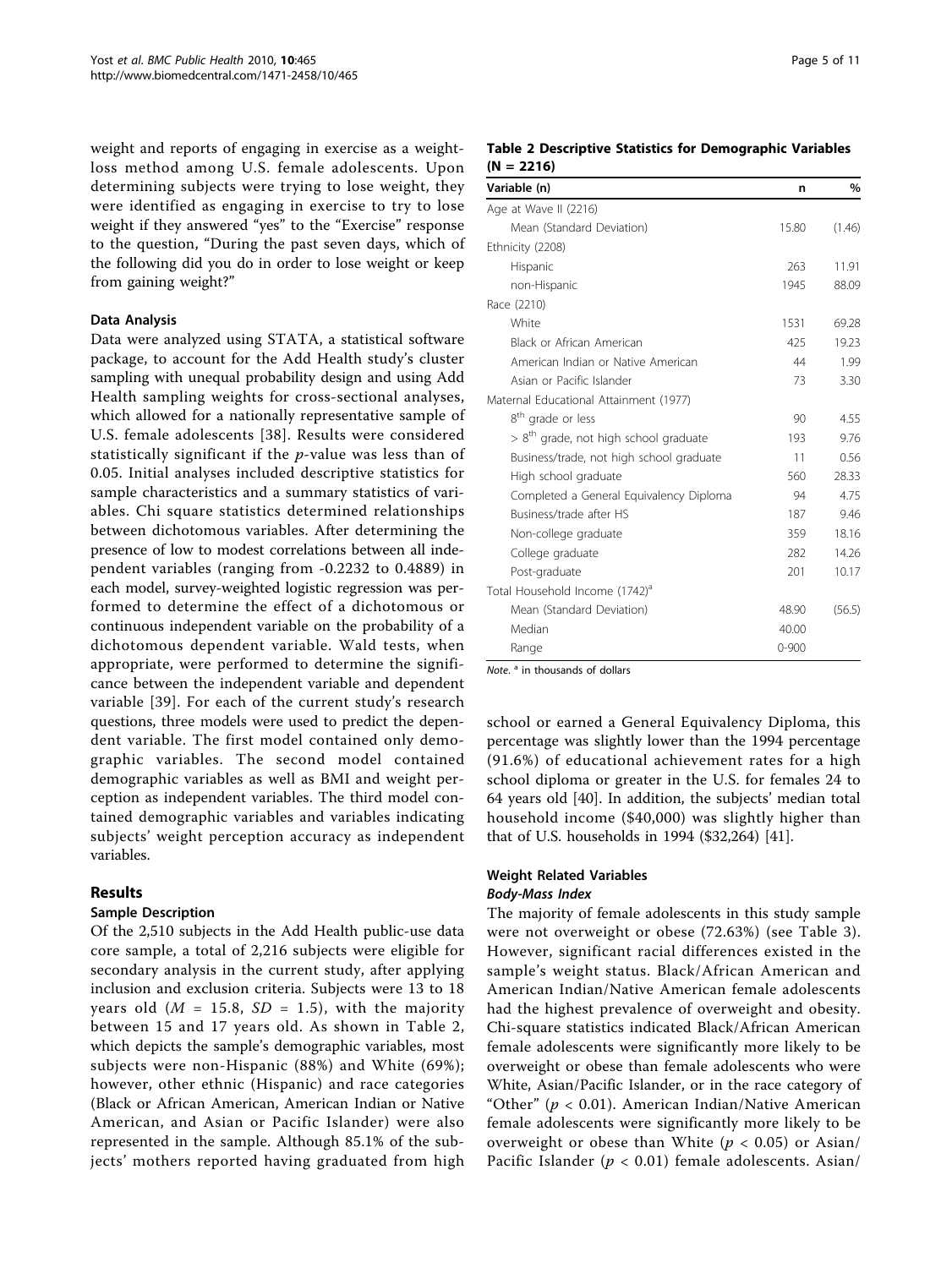<span id="page-5-0"></span>Table 3 Descriptive Statistics for Body Mass Index (BMI) Percentile, Weight Perception, Trying to Lose Weight, and Exercise as a Weight-Loss Method ( $N = 2216$ )

| Variables (n)                                                       | n     | %      |
|---------------------------------------------------------------------|-------|--------|
| BMI Percentile (2163)                                               |       |        |
| Mean (Standard Deviation)                                           | 22.90 | (5.18) |
| Median                                                              | 21.63 |        |
| Not overweight or obese                                             | 1571  | 72.63  |
| Overweight                                                          | 336   | 15.53  |
| Obese                                                               | 256   | 11.84  |
| Weight Perception (2215)                                            |       |        |
| Not overweight                                                      | 1351  | 60.99  |
| Slightly overweight                                                 | 757   | 34.18  |
| Very overweight                                                     | 107   | 4.83   |
| Trying to Lose Weight at Wave II (2215)                             |       |        |
| Not trying to lose weight                                           | 1,175 | 53.05  |
| Trying to lose weight                                               | 1,040 | 46.95  |
| Exercise as a Weight-Loss Method if Trying to Lose<br>Weight (1040) |       |        |
| No                                                                  | 244   | 23.46  |
| Yes                                                                 | 796   | 76.54  |

Pacific Islander female adolescents were the least likely to be overweight compared to female adolescents in all other racial categories ( $p < 0.01$ ).

#### Weight Perception

In the study's sample, most female adolescents perceived themselves as not overweight (60.99%) (see Table 3). American Indian/Native American female adolescents and female adolescents in the "Other" race category were most likely to perceive themselves as overweight. Chi-square statistics demonstrated that American Indian/Native American and "Other" female adolescents were significantly more likely than Black/African American female adolescents to perceive themselves as overweight ( $p < 0.05$ ). Subjects in the "Other" race category were also significantly more likely than their White counterparts to perceive themselves as overweight ( $p < 0.05$ ).

# Accuracy of Weight Perception

In addition to descriptive statistics, chi square statistics demonstrated a significant difference in the accuracy of female adolescents' weight perception, based on their actual BMI weight classification. Of the female adolescents who were overweight or obese, 79.06% accurately perceived themselves as either slightly or very overweight ( $p < 0.05$ ). In addition, almost 20% of the overweight or obese female adolescents inaccurately underestimated their weight as not overweight (see Table [4\)](#page-6-0).

Significant racial differences also existed in the subjects' accuracy of weight perception. Overweight or obese Black/African American female adolescents were more likely to underestimate their weight than were White ( $p < 0.01$ ), Asian ( $p < 0.01$ ), or Other ( $p < 0.05$ ) female adolescents. In addition, overweight or obese American Indian/Native American female adolescents were significantly more likely than their Asian counterparts to underestimate their weight ( $p < 0.05$ ).

#### Trying to Lose Weight

Approximately half of the female adolescents in the sample were currently trying to lose weight, while the other half indicated they were not currently trying to lose weight (see Table 3). Across all models used in the study, age was significantly associated with trying to lose weight: With each increasing year in age, subjects were more likely to be trying to lose weight  $(OR = 1.07-1.18,$  $p < 0.05$ ) (see Table [5\)](#page-6-0). In the third model (demographic variables, plus variables indicating weight perception accuracy), race was significantly associated with trying to lose weight: Black/African American subjects were 0.6 times less likely to be trying to lose weight than their White counterparts. A significant positive association with also emerged between BMI and weight perception. Overweight and obese subjects were two to four times more likely to be trying to lose weight than subjects who were not overweight or obese. Also, subjects who perceived themselves as slightly or very overweight were 13 to 25 times more likely to be trying to lose weight than subjects who did not perceive themselves as slightly or very overweight (see Table [5\)](#page-6-0).

Wald statistics indicated that, compared to the overweight subjects, the obese subjects were significantly more likely to be trying to lose weight ( $F = 6.72$ ,  $p <$ 0.0006), with no difference between a weight perception of slightly overweight and very overweight ( $F = -0.96$ ,  $p$  0.392). In addition, compared to the variable of BMI, the variable of weight perception was significantly associated with greater odds of trying to lose weight; Wald statistics were significant ( $p < 0.05$ ) for the difference between these two variables. All weight perception accuracy variables were also positively associated with trying to lose weight. Overweight or obese subjects who accurately perceived their weight as either slightly or very overweight were significantly more likely to be trying to lose weight than overweight or obese subjects who inaccurately underestimated their weight as not overweight  $(F = 38.94, F = 17.98,$  respectively  $p = 0.000$ ). Although subjects who were overweight or obese and perceived themselves as overweight were the most likely to be trying to lose weight  $(OR = 22.62)$ , no significant difference emerged between these subjects and those who were overweight or obese and perceived themselves as slightly overweight ( $F = 0.72$ ,  $p = 0.3690$ ).

# Engaging in Exercise as a Weight-Loss Method

Among the subjects who were currently trying to lose weight (46.95%), the majority reported engaging in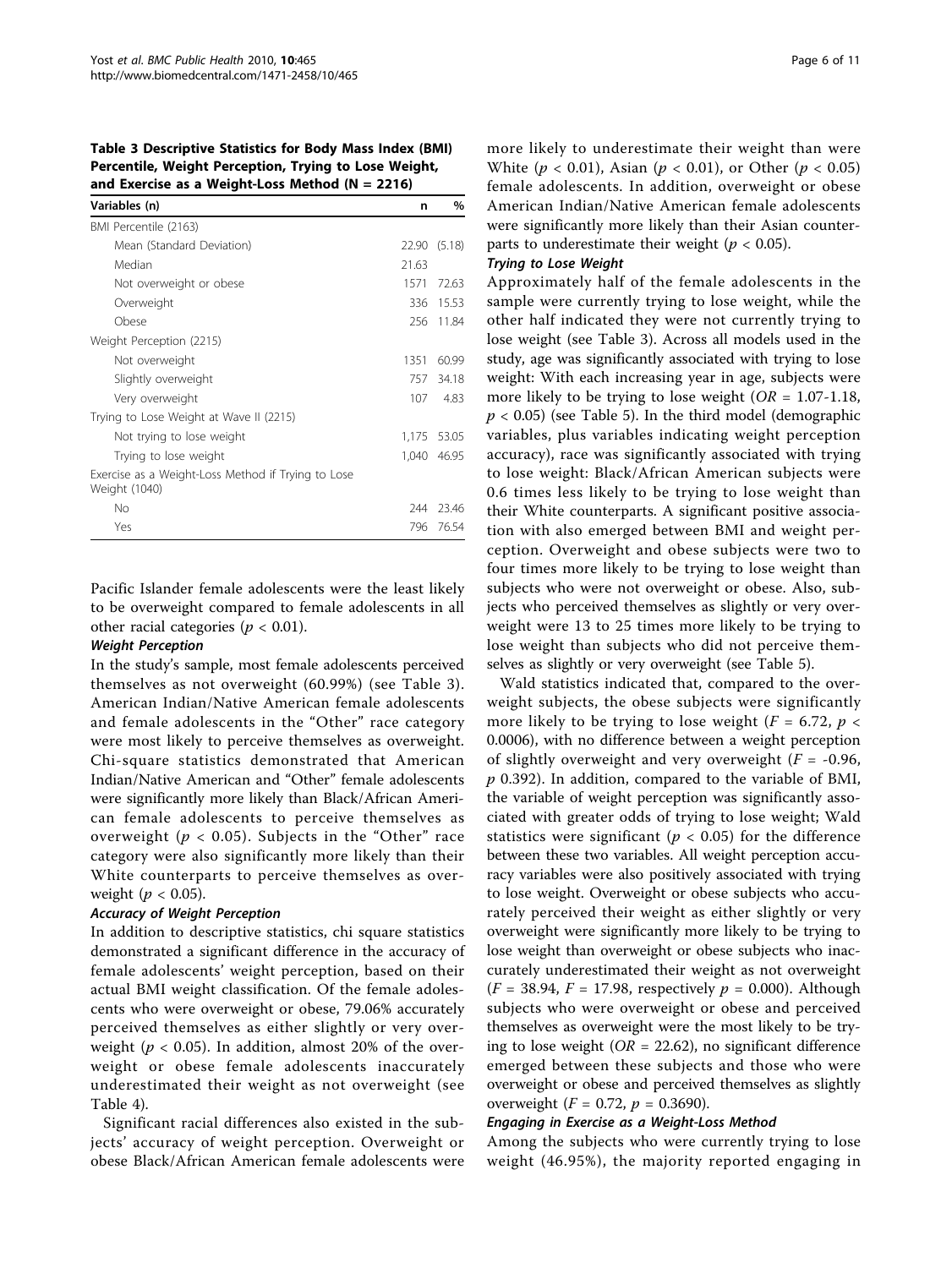|                                                  | <b>Weight Perception</b> |                             |              |
|--------------------------------------------------|--------------------------|-----------------------------|--------------|
| <b>BMI Percentile</b>                            | Not Overweight           | Slightly or Very Overweight |              |
|                                                  | n(%)                     | n(%)                        | n            |
| Not Overweight or Obese<br>$(< 85th$ percentile) | 1206 (76.77%)            | 365 (23.23%)                | 1,571 (100%) |
| Overweight or Obese<br>$(< 85th$ percentile)     | 124 (20.95%)             | 469 (79.05%)                | 592 (100%)   |
| n                                                | 1,330 (61.49%)           | 833 (38.51%)                | 2,163        |

#### <span id="page-6-0"></span>Table 4 Cross Tabulations for Weight Perception Accuracy<sup>a</sup> ( $N = 2163$ )

Note: <sup>a</sup> chi2(1) 565.78 p < 0.01

exercise as a weight-loss method (76.54%) (see Table [3](#page-5-0)). However, BMI, weight perception, and weight perception accuracy were not associated with the odds of engaging in exercise as a weight-loss method. Across all of the study's models, only the maternal educational attainment category of completing a General Equivalency Diploma was significantly associated with the likeliness of engaging in exercise as a weight-loss method (see Table [6\)](#page-7-0). However, interpretation of this significance may be considered inappropriate because the General Equivalency Diploma category was one of multiple categories for maternal educational attainment that consisted of a small proportion of subjects (4.75%).

# Discussion

Body-mass index, weight perception, and weight perception accuracy were positively associated with trying to lose weight in the study's representative sample of U.S.

#### Table 5 Results of Survey-Weighted Logistic Regression for Trying to Lose Weight

|                                             | Model 1 |                                       | Model 2                               |  | Model 3                               |  |
|---------------------------------------------|---------|---------------------------------------|---------------------------------------|--|---------------------------------------|--|
| Variable                                    |         | OR <sup>a</sup> CI (95%) <sup>b</sup> | OR <sup>a</sup> CI (95%) <sup>b</sup> |  | OR <sup>a</sup> CI (95%) <sup>b</sup> |  |
| (reference category)                        |         |                                       |                                       |  |                                       |  |
| Age                                         |         | $1.07c$ 1.005-1.15                    | $1.11c$ 1.02-1.22                     |  | $1.18c$ 1.09-1.27                     |  |
| Hispanic origin                             |         | 1.02 0.68-1.52                        | 0.89 0.57-.139                        |  | 0.99 0.63-1.54                        |  |
| Race                                        |         |                                       |                                       |  |                                       |  |
| Black/African American                      |         | 0.87 0.67-1.13                        | 0.69 0.47-1.01                        |  | $0.64^{\circ}$ 0.46-0.89              |  |
| American Indian/Native American             |         | $0.72$ $0.33 - 1.60$                  | $0.62$ $0.23 - 1.65$                  |  | 0.52 0.22-1.20                        |  |
| Asian/Pacific Islander                      |         | 0.93 0.50-1.74                        | 1.48 0.78-2.78                        |  | 1.38 0.73-2.61                        |  |
| Other                                       |         | 1.44 0.77-2.71                        | 1.44 0.73-2.85                        |  | 1.42 0.72-2.79                        |  |
| Mother's Highest Level of Education         |         |                                       |                                       |  |                                       |  |
| $> 8th$ grade, not HS grad                  |         | 1.37 0.75-2.49                        | 1.08 0.59-1.98                        |  | 1.57 0.91-2.74                        |  |
| Business/trade, not HS                      | 0.77    | $0.16 - 3.58$                         | 2.04 0.40-10.48                       |  | 1.74 0.39-7.85                        |  |
| HS graduate                                 |         | 0.86 0.44-1.68                        | 0.95 0.53-1.73                        |  | 1.23 0.72-2.10                        |  |
| Completed a GED                             |         | 0.64 0.27-.155                        | $0.62$ $0.27 - 1.41$                  |  | 0.87 0.41-1.81                        |  |
| Business/trade after HS                     |         | 0.97 0.48-1.97                        | 1.01 0.47-2.17                        |  | 1.16 0.59-2.28                        |  |
| Non-college graduate                        |         | 0.88 0.46-1.68                        | 1.04 0.55-1.98                        |  | 1.32 0.75-2.33                        |  |
| College graduate                            |         | $0.81$ $0.41 - 1.63$                  | 0.74 0.36-1.51                        |  | 1.07 0.57-2.00                        |  |
| Post-graduate                               |         | 0.62 0.30-1.31                        | 0.57 0.29-1.13                        |  | 0.87 0.47-1.62                        |  |
| Total Household Income                      |         | 1.00 0.99-1.001                       | 1.00 0.99-1.001                       |  | 1.00 0.99-1.001                       |  |
| Actual Weight/BMI                           |         |                                       |                                       |  |                                       |  |
| Overweight                                  |         |                                       | $1.82^c$ 1.15-2.88                    |  |                                       |  |
| Obese                                       |         |                                       | $4.14^c$ 2.30-7.46                    |  |                                       |  |
| Weight Perception (WP)                      |         |                                       |                                       |  |                                       |  |
| Slightly Overweight                         |         |                                       | 13.10 <sup>c</sup> 9.59-17.88         |  |                                       |  |
| Very Overweight                             |         |                                       | 23.75 <sup>c</sup> 7.68-73.42         |  |                                       |  |
| WP Accuracy                                 |         |                                       |                                       |  |                                       |  |
| Overweight or Obese, Not Overweight WP      |         |                                       |                                       |  | $1.84^c$ 1.15-2.94                    |  |
| Overweight or Obese, Slightly Overweight WP |         |                                       |                                       |  | 13.59 <sup>c</sup> 8.51-21.69         |  |
| Overweight or Obese, Very Overweight WP     |         |                                       |                                       |  | 22.62 <sup>c</sup> 7.30-70.07         |  |

Note.  $a^a$  OR = odds ratio;  $b^b$  CI = confidence interval.  $c^c$  p < 0.05.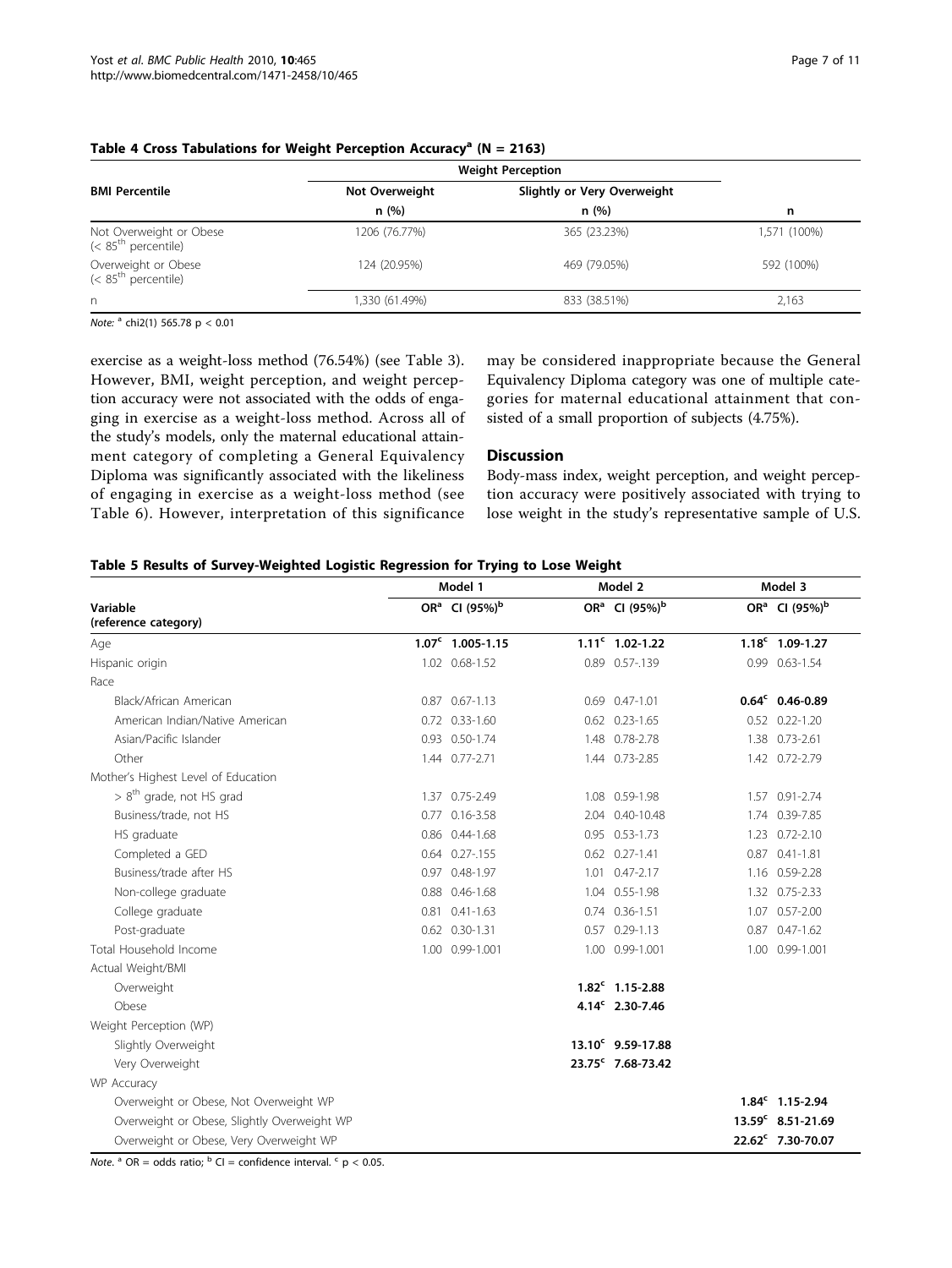#### <span id="page-7-0"></span>Table 6 Results of Survey-Weighted Logistic Regression for Engaging in Exercise as a Weight-Loss Methods

|                                                | Model 1           |                                       | Model 2           |                                       | Model 3 |                                       |
|------------------------------------------------|-------------------|---------------------------------------|-------------------|---------------------------------------|---------|---------------------------------------|
| Variable                                       |                   | OR <sup>a</sup> CI (95%) <sup>b</sup> |                   | OR <sup>a</sup> CI (95%) <sup>b</sup> |         | OR <sup>a</sup> CI (95%) <sup>b</sup> |
| Age                                            |                   | 0.90 0.79-1.01                        |                   | 0.96 0.84-1.09                        |         | 0.95 0.83-1.08                        |
| Hispanic origin                                |                   | 0.84 0.36-1.95                        |                   | 0.77 0.33-1.82                        |         | 0.80 0.35-1.85                        |
| Race                                           |                   |                                       |                   |                                       |         |                                       |
| Black/African American                         |                   | 0.75 0.37-1.54                        |                   | 0.73 0.36-1.47                        |         | 0.76 0.36-1.58                        |
| Native American                                |                   | 1.53 0.47-4.99                        |                   | 1.50 0.45-5.00                        |         | 1.49 0.41-5.37                        |
| Asian/Pacific Islander                         |                   | 0.45 0.14-1.46                        |                   | 0.41 0.12-1.37                        |         | 0.43 0.13-1.45                        |
| Other                                          | 1.71              | 0.76-3.85                             |                   | $2.22^c$ 1.03-4.79                    |         | $2.26^c$ 1.05-4.88                    |
| Mother's Education                             |                   |                                       |                   |                                       |         |                                       |
| $> 8th$ grade, not HS grad                     |                   | 0.58 0.25-1.32                        |                   | 0.53 0.22-1.28                        |         | $0.52$ $0.21 - 1.32$                  |
| Business/trade, not HS                         |                   | 0.52 0.05-5.28                        | 0.39              | $0.04 - 4.07$                         |         | 0.39 0.04-4.03                        |
| HS graduate                                    | 0.87              | $0.36 - 2.14$                         |                   | 0.81 0.30-2.17                        | 0.81    | $0.29 - 2.25$                         |
| Completed a GED                                | 0.34 <sup>c</sup> | $0.11 - 0.99$                         | 0.28 <sup>c</sup> | $0.08 - 0.93$                         |         | 0.30 0.09-1.02                        |
| Business/trade after HS                        |                   | 1.27 0.46-3.48                        |                   | 1.00 0.34-2.96                        |         | 1.01 0.33-3.10                        |
| Non-college graduate                           |                   | 0.98 0.39-2.45                        |                   | 0.88 0.32-2.40                        |         | 0.93 0.32-2.64                        |
| College graduate                               |                   | 1.13 0.43-3.00                        |                   | 0.92 0.32-2.63                        |         | 0.92 0.31-2.73                        |
| Post-graduate                                  |                   | 0.90 0.28-2.88                        |                   | $0.70$ $0.21 - 2.30$                  |         | 0.66 0.19-2.32                        |
| Total Household Income                         |                   | 1.01 0.99-1.01                        |                   | 1.01 0.99-1.01                        |         | 1.01 0.99-1.01                        |
| Actual Weight/BMI                              |                   |                                       |                   |                                       |         |                                       |
| Overweight                                     |                   |                                       |                   | 1.15 0.68-1.93                        |         |                                       |
| Obese                                          |                   |                                       |                   | 0.75 0.44-1.28                        |         |                                       |
| Weight Perception (WP)                         |                   |                                       |                   |                                       |         |                                       |
| Slightly Overweight                            |                   |                                       |                   | 1.01 0.63-1.61                        |         |                                       |
| Very Overweight                                |                   |                                       |                   | 0.96 0.43-2.14                        |         |                                       |
| WP Accuracy                                    |                   |                                       |                   |                                       |         |                                       |
| Overweight or Obese, Not Overweight WP         |                   |                                       |                   |                                       |         | 0.58 0.25-1.35                        |
| Overweight or Obese, Slightly Overweight WP    |                   |                                       |                   |                                       |         | 0.93 0.59-1.45                        |
| Overweight or Obese, Very Overweight Weight WP |                   |                                       |                   |                                       |         | 1.23 0.52-2.93                        |

Note.  $a^{\circ}$  OR = odds ratio;  $b^{\circ}$  CI = confidence interval.  $c^{\circ}$  p < 0.05.

female adolescents, after controlling for selected covariates. Overweight or obese female adolescents in the study were more likely to be trying to lose weight than those who were not overweight or obese, a finding that is consistent with previous studies of U.S. [\[16,22,27](#page-9-0)] and international [[20,23\]](#page-9-0) adolescents. In addition, the obese female adolescents in the current study were significantly more likely to be trying to lose weight than those who were overweight, another finding consistent with previous research on international adolescents [[22\]](#page-9-0). Because the likeliness of the obese female adolescents in the present sample to be trying to lose weight was greater (4.14 times more likely than other female adolescents) than the likeliness of their international counterparts (1.95 times more likely) [\[22\]](#page-9-0), it is plausible that obese U.S. female adolescents are more likely to be trying to lose weight than obese female adolescents in other countries.

Results from the current study also demonstrated that U.S. female adolescents who perceive themselves as slightly or very overweight are significantly more likely

to be trying to lose weight than are those who do not perceive themselves as overweight, with no difference in the likeliness of trying to lose weight between a weight perception of slightly overweight and very overweight. This finding is comparable to a previous study of adolescents in Beirut [\[23](#page-9-0)] and addresses the lack of studies considering such an association in a sample of U.S. female adolescents.

The current study's finding that weight perception has a stronger association than BMI with trying to lose weight may raise concerns, because the association between weight perception and trying to lose weight is often related to eating disorders. However, such concerns may be assuaged by the finding that overweight or obese female adolescents with an accurate weight perception are more likely to be trying to lose weight than those who inaccurately perceive their weight. Furthermore, the study's overweight or obese female adolescents who underestimated their weight (20%) were significantly less likely to be trying to lose weight than those who accurately perceived their weight as either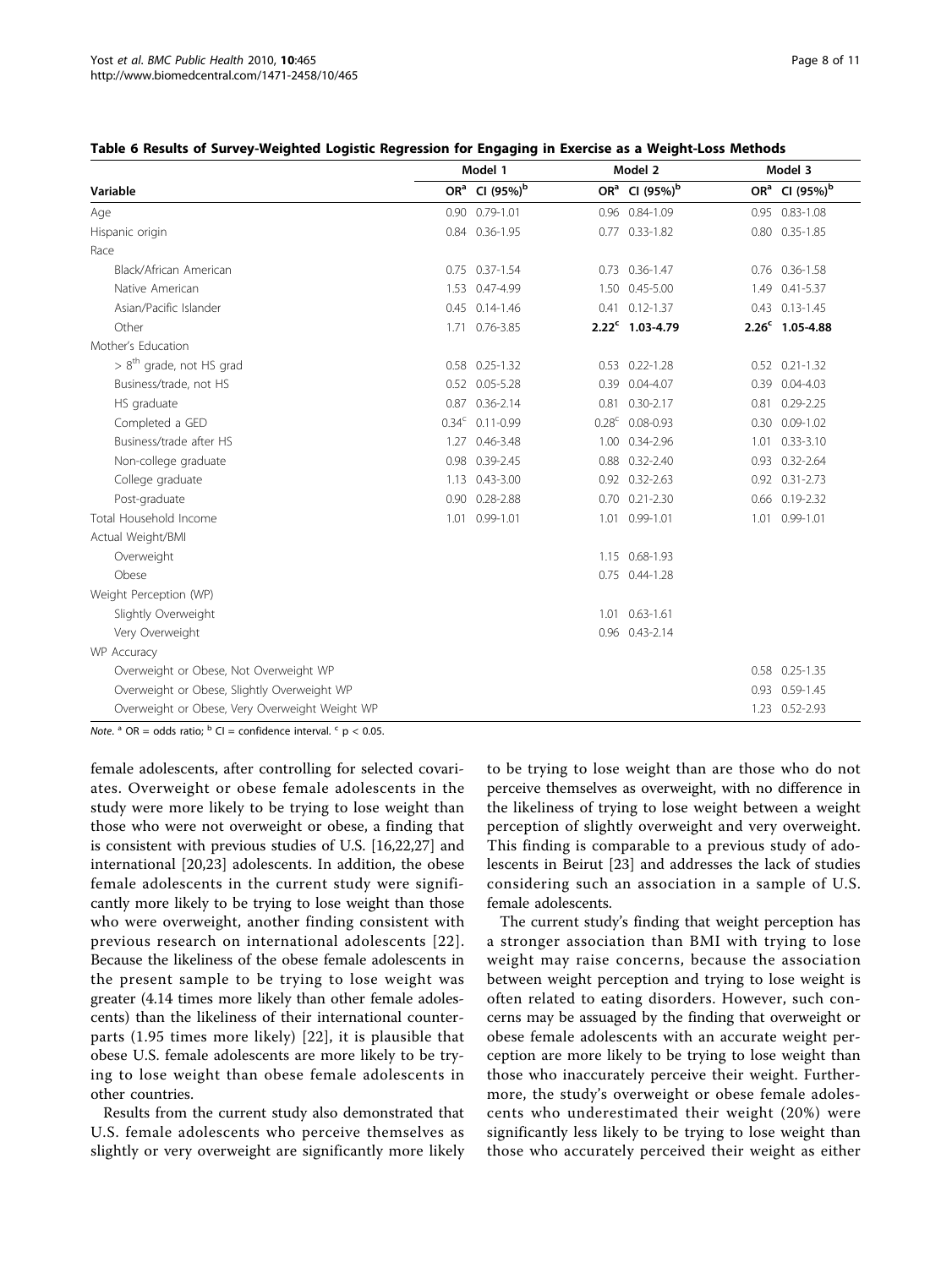slightly or very overweight. Further studies are needed to determine the consistency of these findings among both U.S. and international female adolescents. In addition, researchers and clinicians who design weight-loss interventions for female adolescents are encouraged to consider weight perception accuracy, not just BMI or weight perception.

Additional studies with longitudinal designs are also needed to determine the validity of the association between age and efforts to lose weight among female adolescents. Results from the current study demonstrated older female adolescents are more likely than their younger counterparts to be trying to lose weight, a finding that is consistent with previous research [\[22,26](#page-9-0)]. However, studies have also demonstrated negative [\[42](#page-10-0)] and nonsignificant [[25](#page-9-0)] associations between adolescents' age and efforts to lose weight. Consistent findings from future research will allow clinicians to identify whether weight-loss interventions should be aimed at older, younger, or all female adolescents.

Weight-loss interventions targeted towards or designed specifically for Black/African American U.S. female adolescents may also be needed. Black/African American female adolescents in the study had a relatively high prevalence of overweight and obesity (38.19%) and a low prevalence of perceiving themselves as slightly or very overweight (36.94%). Also, compared to the other race categories in this study sample, Black/African American female adolescents who were overweight or obese were the most likely to inaccurately underestimate their weight (10.74%), and they were significantly less likely than their White counterparts to be trying to lose weight.

This study identified significant associations between BMI, weight perception, and weight perception accuracy with trying to lose weight. In addition, a relatively large number of this study's sample reported engaging in exercise as a weight-loss method ( $n = 796$ ). Thus it is surprising that these variables were not associated with engaging in exercise as a weight-loss method. It is possible that female adolescents may engage in other healthy, unhealthy, or extreme weight-loss behaviours in addition to or in place of exercise. Including additional weight-loss behaviours in this study's regression models may have strengthened the model, possibly allowing for significant associations. Thus, additional healthy and unhealthy weight-loss behaviours are recommended in future research on the associations of BMI, weight perception, and weight perception accuracy with engaging in exercise as a weight-loss method among overweight and obese female adolescents.

# Limitations

Use of the Add Health data [[30](#page-9-0)] in this secondary-analysis study limited the statistical analyses of data and the generalizability of the study's findings. The Add Health Page 9 of 11

sample was selected from a school-based sample; thus, findings are only generalizable to U.S. female adolescents enrolled in school. Furthermore, the underlying survey design of the Add Health study did not allow for inferences of cause and effect. Although a well-powered study sample with data from more than 2,000 subjects was available for analysis, there was a relatively small number of subjects who were overweight or obese, which did not allow for separate analyses for overweight and obese subjects. The weight perception accuracy variable, therefore, combined subjects who were overweight with those who were obese, and statistical analysis was unable to consider differences in weight perception accuracy between overweight and obese subjects. Also, the conceptualization of weight perception accuracy and the subjects' interpretation could have affected their responses, making it difficult to "match" the BMI categories of overweight and obese with the weight perception categories of slightly overweight and very overweight. In terms of validity and reliability, there was a lack of reported measures, and recommended techniques were not available for this secondary-analysis study.

#### Conclusions

Based on the findings of this secondary analysis of data from the Add Health study [[30](#page-9-0)], BMI, weight perception, and weight perception accuracy are significantly positively associated with the likeliness of trying to lose weight among U.S. female adolescents. However, BMI, weight perception, and weight perception accuracy are not associated with the likeliness of engaging in exercise as a weight-loss method among U.S. female adolescents; nevertheless, this finding does not indicate that such associations do not exist. Considering the strengths and limitations of this study, results should be interpreted with a degree of caution. Although this study's results support findings from previous research regarding adolescents' efforts to lose weight, the current investigation is the first known study to consider the association of weight perception accuracy with trying to lose weight and engaging in exercise as a weight-loss method among overweight or obese U.S. female adolescents. To help reduce the national and worldwide epidemic of overweight and obesity among female adolescents, weight perception accuracy, as well as age and race, must be considered as significant factors associated with weight-loss efforts among female adolescents.

#### Acknowledgements

This research uses data from Add Health, a program project directed by Kathleen Mullan Harris and designed by J. Richard Udry, Peter S. Bearman, and Kathleen Mullan Harris at the University of North Carolina at Chapel Hill, and funded by grant P01-HD31921 from the Eunice Kennedy Shriver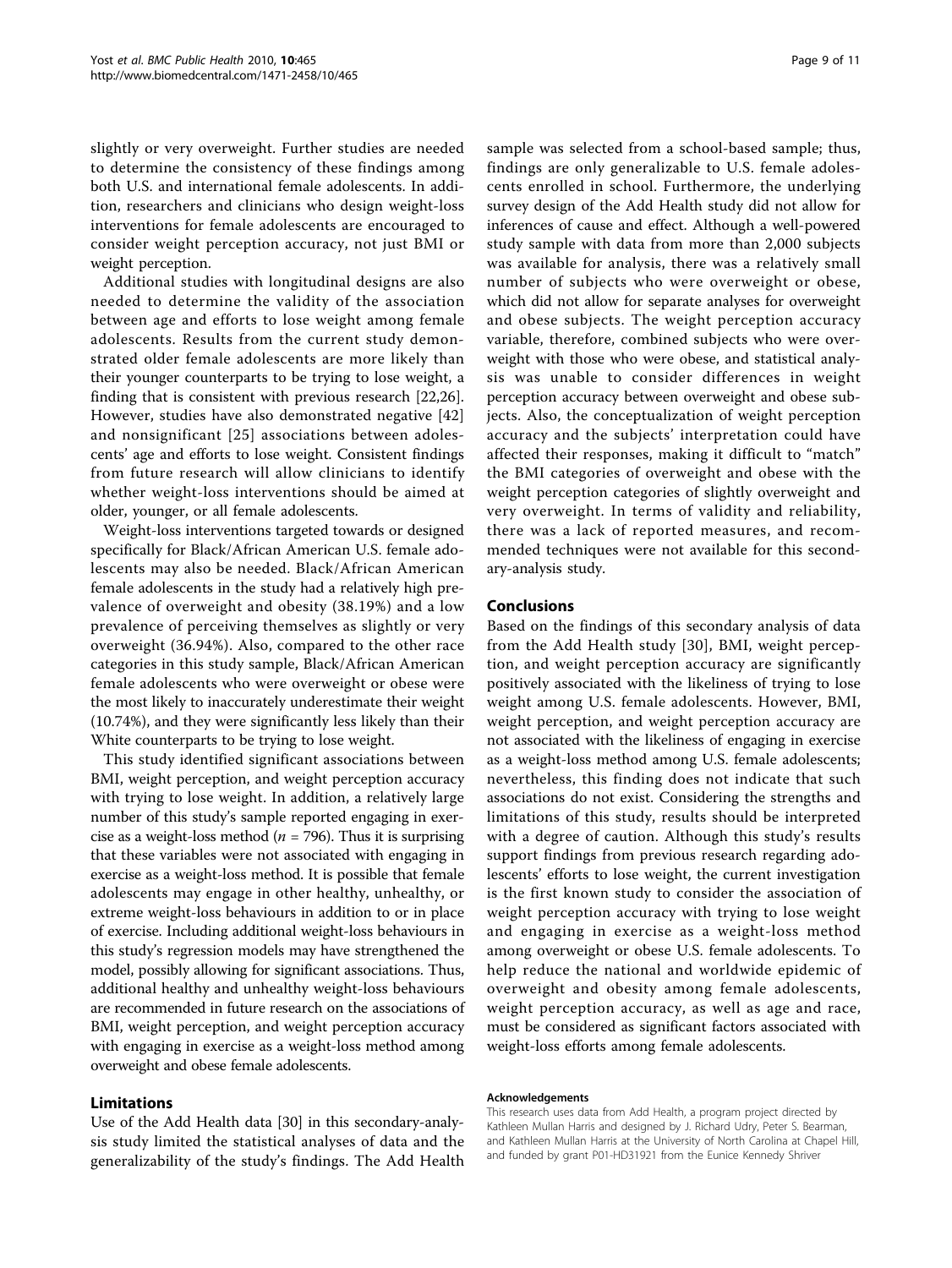<span id="page-9-0"></span>National Institute of Child Health and Human Development, with cooperative funding from 23 other federal agencies and foundations. Special acknowledgment is due Ronald R. Rindfuss and Barbara Entwisle for assistance in the original design. Information on how to obtain the Add Health data files is available on the Add Health website [http://www.cpc.unc.](http://www.cpc.unc.edu/addhealth) [edu/addhealth.](http://www.cpc.unc.edu/addhealth) No direct support was received from grant P01-HD31921 for this analysis.

#### Author details

<sup>1</sup>School of Nursing, McMaster University, Hamilton, Ontario, CA, USA. <sup>2</sup>College of Nursing, New York University, New York, NY, USA. <sup>3</sup>NYU Langone Medical Center, New York, NY, USA and College of Nursing, New York University, New York, NY, USA. <sup>4</sup>Department of Epidemiology &Health Promotion Director of Biostatistics, Bluestone Center for Clinical Research Colleges of Dentistry & Nursing, New York University, New York, NY, USA.

#### Authors' contributions

JY had full access to all the data in the study and takes responsibility for the integrity of the data and the accuracy of the data analysis, including interpretation, as well as drafted and critically revised the manuscript. BKM contributed to the design of the study and revisions of the manuscript. WB contributed to the design of the study, interpretation of the data, and revisions of the manuscript. RN contributed to the design of the study and data analysis and interpretation, as well as revisions of the manuscript. All authors read and approved the final manuscript.

#### Competing interests

The authors declare that they have no competing interests.

#### Received: 21 April 2010 Accepted: 9 August 2010 Published: 9 August 2010

#### References

- Janssen I, Katzmarzyk PT, Boyce WF, Vereecken C, Mulvihill C, Roberts R, et al: Comparison of overweight and obesity prevalence in school-aged youth from 34 countries and their relationships with physical activity and dietary patterns. Obesity Reviews 2005, 2:123-132.
- 2. World Health Organization. [\[http://www.who.int/mediacentre/factsheets/](http://www.who.int/mediacentre/factsheets/fs311/en/index.html) [fs311/en/index.html](http://www.who.int/mediacentre/factsheets/fs311/en/index.html)], Accessed 2010 April.
- 3. National Center for Health Statistics. [\[http://www.cdc.gov/nchs/fastats/](http://www.cdc.gov/nchs/fastats/overwt.htm) [overwt.htm](http://www.cdc.gov/nchs/fastats/overwt.htm)], Accessed 2010 April.
- Daniels SR, Arnett DK, Gidding SS, Hayman LL, Kumanyikat S, et al: [Overweight in children and adolescents: Pathophysiology,](http://www.ncbi.nlm.nih.gov/pubmed/15837955?dopt=Abstract) [consequences, prevention, and treatment.](http://www.ncbi.nlm.nih.gov/pubmed/15837955?dopt=Abstract) Circulation 2005, 111(15):1999-2012.
- 5. Dietz WH: [Health consequence of obesity in youth: Childhood predictors](http://www.ncbi.nlm.nih.gov/pubmed/12224658?dopt=Abstract) [of adult disease.](http://www.ncbi.nlm.nih.gov/pubmed/12224658?dopt=Abstract) Pediatrics 1998, 101(3 Pt 2):518-25.
- 6. Dietz WH: [What constitutes successful weight management in](http://www.ncbi.nlm.nih.gov/pubmed/16847296?dopt=Abstract) [adolescents?](http://www.ncbi.nlm.nih.gov/pubmed/16847296?dopt=Abstract) Annals of Internal Medicine 2006, 145(2):145-146.
- 7. Kelly SA: [Systematic review of mulicomponent intervention with](http://www.ncbi.nlm.nih.gov/pubmed/19076911?dopt=Abstract) [overweight middle adolescents: Implications for clinical practice and](http://www.ncbi.nlm.nih.gov/pubmed/19076911?dopt=Abstract) [research.](http://www.ncbi.nlm.nih.gov/pubmed/19076911?dopt=Abstract) Worldviews on Evidence-Based Nursing 2008, 5(3):113-135.
- 8. Snethen JA, Broome ME, Cashin SE: [Effective weight loss for overweight](http://www.ncbi.nlm.nih.gov/pubmed/16428013?dopt=Abstract) [children: A meta-analysis of intervention studies.](http://www.ncbi.nlm.nih.gov/pubmed/16428013?dopt=Abstract) Journal of Pediatric Nursing 2006, 21(1):45-56.
- Stuart WP, Broome ME, Smith BA, Weaver M: [An integrative review of](http://www.ncbi.nlm.nih.gov/pubmed/15801873?dopt=Abstract) [interventions for adolescent weight loss.](http://www.ncbi.nlm.nih.gov/pubmed/15801873?dopt=Abstract) Journal of School Nursing 2005, 21(2):77-85.
- 10. Neumark-Sztainer D, Wall MM, Story M, Perry CL: [Correlates of unhealthy](http://www.ncbi.nlm.nih.gov/pubmed/12558206?dopt=Abstract) [weight-control behaviors among adolescents: Implications for](http://www.ncbi.nlm.nih.gov/pubmed/12558206?dopt=Abstract) [prevention programs.](http://www.ncbi.nlm.nih.gov/pubmed/12558206?dopt=Abstract) Health Psychology 2003, 22(1):88-98.
- 11. Felts WM, Parillo AV, Chenier T, Dunn P: Adolescents' [perceptions of](http://www.ncbi.nlm.nih.gov/pubmed/8750424?dopt=Abstract) [relative weight and self-reported weight-loss activities: Analysis of 1990](http://www.ncbi.nlm.nih.gov/pubmed/8750424?dopt=Abstract) [YRBS national data.](http://www.ncbi.nlm.nih.gov/pubmed/8750424?dopt=Abstract) Journal of Adolescent Health 1996, 18:20-26.
- 12. McGuire MT, Story M, Neumark-Sztainer D, Halcon L, Campell-Forrester S, Blum RWM: [Prevalence and correlates of weight control behaviors](http://www.ncbi.nlm.nih.gov/pubmed/12127392?dopt=Abstract) [among Caribbean adolescent students.](http://www.ncbi.nlm.nih.gov/pubmed/12127392?dopt=Abstract) Journal of Adolescent Health 2002, 31:208-211.
- 13. Pearman SN, Thatcher WG, Valois RF, Drane WJ: Nutrition and weight management behaviors: Public and private high school adolescents. American Journal of Health Behavior 2000, 24(3):220-228.
- 14. Rafiroui AC, Sargent RG, Parra-Medina D, Drane WJ, Valois RF: [Covariation](http://www.ncbi.nlm.nih.gov/pubmed/12500947?dopt=Abstract) [of adolescent weight-control, health-risk and health-promoting](http://www.ncbi.nlm.nih.gov/pubmed/12500947?dopt=Abstract) [behaviors.](http://www.ncbi.nlm.nih.gov/pubmed/12500947?dopt=Abstract) American Journal of Health Behavior 2003, 27(1):3-14.
- 15. Lowry R, Galuska DA, Fulton JE, Wechsler H, Kann L: Weight management goals and practices among U.S. high school students: Associations with physical activity, diet, and smoking. Journal of School Health 2002, 31(2):133-144.
- 16. Paxton RJ, Valois FF, Drane JW: [Correlates of body mass index, weight](http://www.ncbi.nlm.nih.gov/pubmed/15193004?dopt=Abstract) [goals, and weight-management practices among adolescents.](http://www.ncbi.nlm.nih.gov/pubmed/15193004?dopt=Abstract) Journal of School Health 2004, 74(4):136-143.
- 17. Cook SJ, MacPherson K, Langille DB: Far from ideal: Weight perception, weight control, and associated risky behaviour of adolescent girls in Nova Scotia. Canadian Family Physician 2007, 53:678-684.
- 18. Page RM, Ihász F, Uvacsek M, Kalabiska I, Johnson E, Hantiu I, et al: [Self](http://www.ncbi.nlm.nih.gov/pubmed/18039628?dopt=Abstract)[perception of body weight, weight management practices and goals,](http://www.ncbi.nlm.nih.gov/pubmed/18039628?dopt=Abstract) [and other weight-related factors in central and eastern European](http://www.ncbi.nlm.nih.gov/pubmed/18039628?dopt=Abstract) [adolescents.](http://www.ncbi.nlm.nih.gov/pubmed/18039628?dopt=Abstract) International Quarterly of Community Health Education 2006, 27(1):39-58.
- 19. Yan AF, Zhang G, Wang MQ, Stoesen CA, Harris BM: Weight perception and weight control practices in a multiethnic sample of US adolescents. Southern Medical Association 2009, 102(4):354-360.
- 20. Tremblay L, Lariviere M: [The influence of puberty onset, body mass index,](http://www.ncbi.nlm.nih.gov/pubmed/19447348?dopt=Abstract) [and pressure to be thin on disordered eating behaviors in children and](http://www.ncbi.nlm.nih.gov/pubmed/19447348?dopt=Abstract) [adolescents.](http://www.ncbi.nlm.nih.gov/pubmed/19447348?dopt=Abstract) Eating Behaviors 2009, 10:75-83.
- 21. Neumark-Sztainer D, Rock CL, Thornquist MD, Cheskin LJ, Neuhouser ML, Barnett MJ: Weight-control behaviors among adults and adolescents: Associations with dietary intake. Preventative Medicine 2000, 30:381-391.
- 22. Oiala K, Vereecken C, Välimaa R, Currie C, Villberg J, Tynjälä J, et al: [Attempts to lose weight among overweight and non-overweight](http://www.ncbi.nlm.nih.gov/pubmed/17935629?dopt=Abstract) [adolescents: A cross-national survey.](http://www.ncbi.nlm.nih.gov/pubmed/17935629?dopt=Abstract) International Journal of Behavioral Nutrition and Physical Activity 2007, 4:50-59.
- 23. Mehio-Sibai A, Kanaan N, Chsaya M, Rahal B, Abdullah A, Sibai T: [Ethnic](http://www.ncbi.nlm.nih.gov/pubmed/12971111?dopt=Abstract) [differences in weight loss behavior among secondary school students in](http://www.ncbi.nlm.nih.gov/pubmed/12971111?dopt=Abstract) [Beirut: The role of weight perception.](http://www.ncbi.nlm.nih.gov/pubmed/12971111?dopt=Abstract) Soz. Praventivmed 2003, 48(4):234-241.
- 24. Zaborksis A, Petronyte G, Sumskas L, Kuzman M, Ianotti RJ: [Body image](http://www.ncbi.nlm.nih.gov/pubmed/18461679?dopt=Abstract) [and weight control among adolescents in Lithuania, Croatia, and the](http://www.ncbi.nlm.nih.gov/pubmed/18461679?dopt=Abstract) [United States in the context of global obesity.](http://www.ncbi.nlm.nih.gov/pubmed/18461679?dopt=Abstract) Croatian Medical Journal 2008, 49:233-242.
- 25. Lowry R, Galuska DA, Fulton JE, Burgeson CR, Kann L: [Weight management](http://www.ncbi.nlm.nih.gov/pubmed/15780787?dopt=Abstract) [goals and use of exercise for weight control among U.S. high school](http://www.ncbi.nlm.nih.gov/pubmed/15780787?dopt=Abstract) [students, 1991-2001.](http://www.ncbi.nlm.nih.gov/pubmed/15780787?dopt=Abstract) Journal of Adolescent Health 2005, 36(4):320-326.
- 26. Kilpatrick M, Ohannessian C, Bartholmew JB: [Adolescent weight](http://www.ncbi.nlm.nih.gov/pubmed/10354984?dopt=Abstract) [management and perception: An analysis of the national longitudinal](http://www.ncbi.nlm.nih.gov/pubmed/10354984?dopt=Abstract) [study of adolescent health.](http://www.ncbi.nlm.nih.gov/pubmed/10354984?dopt=Abstract) Journal of School Health 1999, 69(4):148-152.
- 27. Fagan HB, Diamond J, Myers R, Gill JM: [Perception, intention, and action](http://www.ncbi.nlm.nih.gov/pubmed/18988723?dopt=Abstract) [in adolescent obesity.](http://www.ncbi.nlm.nih.gov/pubmed/18988723?dopt=Abstract) Journal of the American Board of Family Medicine 2008, 21:555-561.
- 28. Neumark-Szatiner D, Wall MM, Eisenberg ME, Hannan PJ: [Overweight](http://www.ncbi.nlm.nih.gov/pubmed/16697035?dopt=Abstract) [status and weight control behaviors in adolescents: Longitudinal and](http://www.ncbi.nlm.nih.gov/pubmed/16697035?dopt=Abstract) [secular trends from 1999-2004.](http://www.ncbi.nlm.nih.gov/pubmed/16697035?dopt=Abstract) Preventive Medicine 2006, 43:52-59.
- 29. Lowry R, Lee SM, McKenna ML, Galuska DA, Kann LK: [Weight management](http://www.ncbi.nlm.nih.gov/pubmed/18651928?dopt=Abstract) [and fruit and vegetable intake among US high school students.](http://www.ncbi.nlm.nih.gov/pubmed/18651928?dopt=Abstract) Journal of School Health 2008, 78(8):417-424.
- 30. Add Health. [\[http://www.cpc.unc.edu/projects/addhealth/design/](http://www.cpc.unc.edu/projects/addhealth/design/designfacts) [designfacts](http://www.cpc.unc.edu/projects/addhealth/design/designfacts)], Accessed 2010 April.
- 31. Add Health. [\[http://www.cpc.unc.edu/projects/addhealth/design/wave2\]](http://www.cpc.unc.edu/projects/addhealth/design/wave2), Accessed 2010 April.
- 32. Udry. [\[http://www.cpc.unc.edu/projects/addhealth/data/using/guides/refer.](http://www.cpc.unc.edu/projects/addhealth/data/using/guides/refer.pdf) [pdf](http://www.cpc.unc.edu/projects/addhealth/data/using/guides/refer.pdf)], Accessed 2010 April.
- 33. Braveman PA, Cubbin C, Egerter S, Chideya S, Marchi KS, Metzler M, et al: [Socioeconomic status in health research: One size does not fit all.](http://www.ncbi.nlm.nih.gov/pubmed/16352796?dopt=Abstract) JAMA 2005, 294(22):2879-2888.
- 34. Oakes JM, Rossi PH: The measurement of SES in health research: Current practice and steps toward a new approach. Social Science & Medicine 2003, 56(4):769-784.
- 35. Shavers VL: [Measurement of socioeconomic status in health disparities](http://www.ncbi.nlm.nih.gov/pubmed/17913111?dopt=Abstract) [research.](http://www.ncbi.nlm.nih.gov/pubmed/17913111?dopt=Abstract) Journal of the National Medical Association 2007, 99(9):1013-1023.
- 36. Reilly JJ, Wilson ML, Summerbell CD, Wilson DC: Obesity: Diagnosis, prevention, and treatment; evidence based answers to common questions. Archives of Disease in Children 2002, 86(6):392-395.